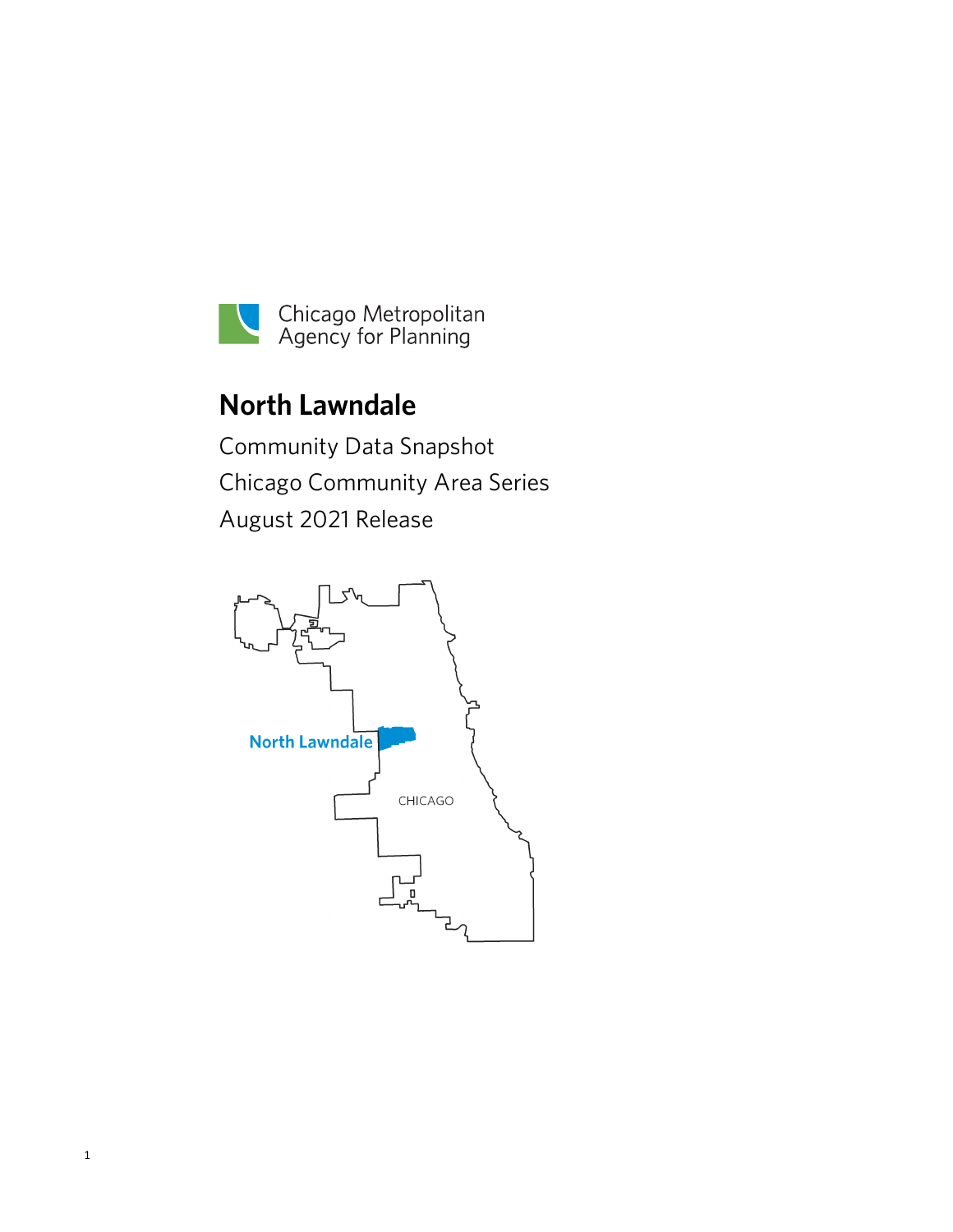

### **About the Community Data Snapshots**

The Community Data Snapshots is a series of data profiles for every county, municipality, and Chicago Community Area (CCA) within the Chicago [Metropolitan](https://www.cmap.illinois.gov) Agency for Planning (CMAP) seven-county northeastern Illinois region. The snapshots primarily feature data from the American Community Survey (ACS) five-year estimates, although other data sources include the U.S. Census Bureau, Illinois Environmental Protection Agency (IEPA), Illinois Department of Employment Security (IDES), Illinois Department of Revenue (IDR), HERE Technologies, and CMAP itself.

CMAP publishes updated Community Data Snapshots annually to reflect the most recent data available. The latest version can always be found at [cmap.illinois.gov/data/community-snapshots.](https://datahub.cmap.illinois.gov/dataset/community-data-snapshots-raw-data) The underlying data can be downloaded from the CMAP Data Hub. Please direct any inquiries to [info@cmap.illinois.gov](mailto:info@cmap.illinois.gov?subject=Community%20Data%20Snapshots).

To improve the Community Data Snapshots in the future, CMAP wants to hear from you! **Please take a quick [survey](https://www.surveymonkey.com/r/339KXSH)** to describe how you use this data and what you would like to see in next year's snapshots.

### **User Notes**

#### **Definitions**

For data derived from the ACS, the Community Data Snapshots uses terminology based on the ACS subject [definitions](https://www2.census.gov/programs-surveys/acs/tech_docs/subject_definitions/2019_ACSSubjectDefinitions.pdf).

### **Margins of Error**

The ACS is a sample-based data product. Exercise caution when using data from low-population communities, as the margins of error are often large compared to the estimates. For more details, please refer to the ACS sample size and data quality [methodology.](https://www.census.gov/acs/www/methodology/sample-size-and-data-quality)

#### **Regional Values**

Regional values are estimated by aggregating ACS data for the seven counties that compose the CMAP region. These counties are Cook, DuPage, Kane, Kendall, Lake, McHenry, and Will.

#### **Chicago Community Area (CCA) Values**

CCA values are estimated by aggregating ACS data for census tracts and block groups. Data from tracts and block groups located in multiple CCAs is allocated proportionally based on the block-level distribution of population, households or housing units (as appropriate) from the most recent Decennial Census.

#### **Median Values**

The Census Bureau encourages users to aggregate small levels of geographies into larger areas to estimate median values for those areas. Median values for the aggregated [geographies](https://en.wikipedia.org/wiki/Grouped_data) (CCAs and the CMAP region) are estimated from the grouped frequency distributions reported in the ACS.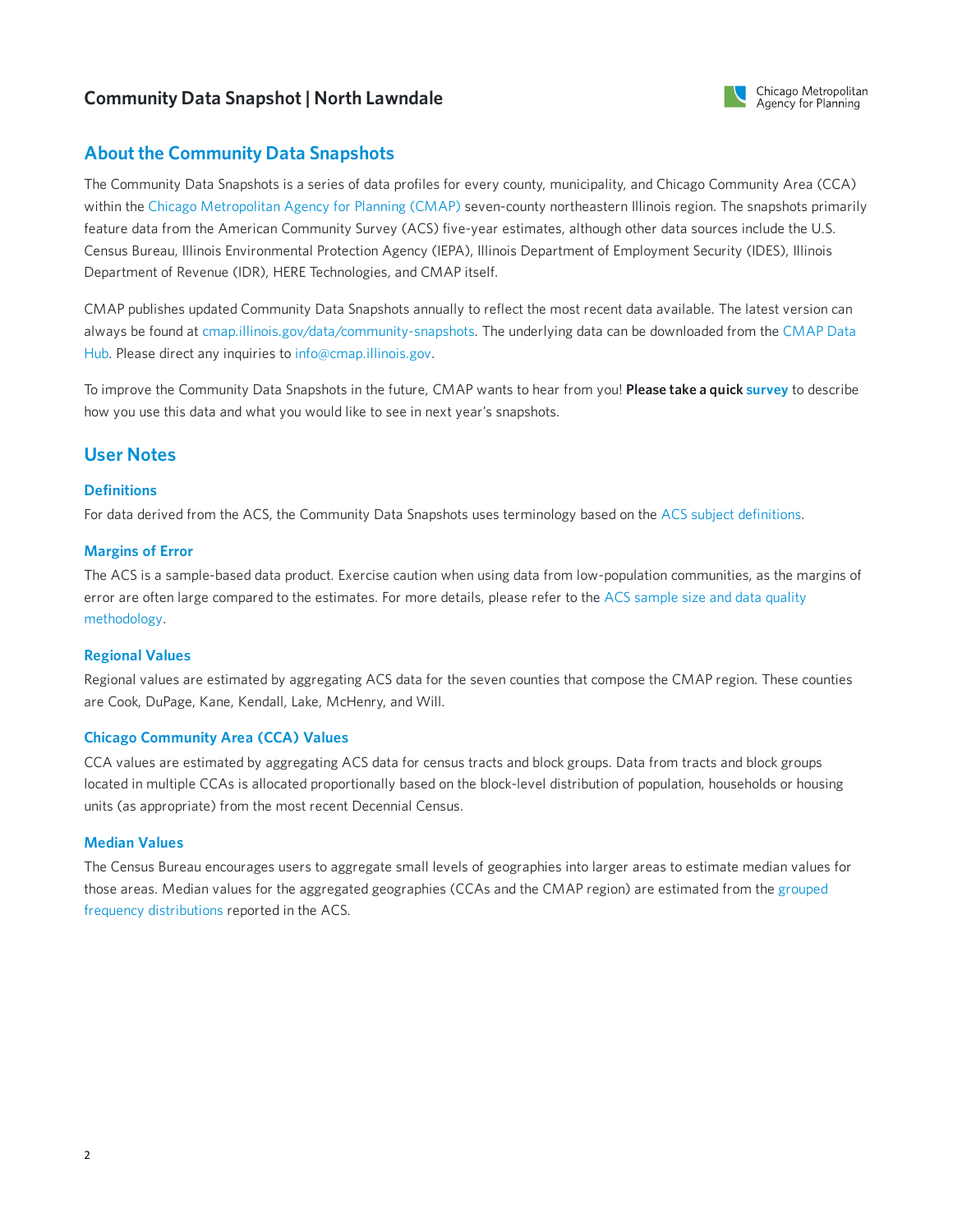

# **Population and Households**

The population and household tables include general demographic, social, and economic characteristics summarized for North Lawndale.

### **General Population Characteristics, 2020**

|                                           | <b>North Lawndale</b> | <b>City of Chicago</b> | <b>CMAP Region</b> |
|-------------------------------------------|-----------------------|------------------------|--------------------|
| <b>Total Population</b>                   | 34,794                | 2,746,388              | 8,577,735          |
| <b>Total Households</b>                   | 12,838                | 1,142,725              | 3,266,741          |
| <b>Average Household Size</b>             | 2.7                   | 2.4                    | 2.6                |
| <b>Percent Population Change, 2010-20</b> | $-3.1$                | 1.9                    |                    |
| Percent Population Change, 2000-20        | $-16.7$               | -52                    |                    |

Source: 2000, 2010 and 2020 Census.

### **Race and Ethnicity, 2015-2019**

|                                            | North Lawndale |         | <b>City of Chicago</b> |         | <b>CMAP Region</b> |         |
|--------------------------------------------|----------------|---------|------------------------|---------|--------------------|---------|
|                                            | Count          | Percent | Count                  | Percent | Count              | Percent |
| <b>White (Non-Hispanic)</b>                | 1.159          | 3.6     | 901.769                | 33.3    | 4,331,282          | 51.1    |
| Hispanic or Latino (of Any Race)           | 2.966          | 9.2     | 780.167                | 28.8    | 1,952,500          | 23.0    |
| <b>Black (Non-Hispanic)</b>                | 27,522         | 85.8    | 790,893                | 29.2    | 1,406,500          | 16.6    |
| Asian (Non-Hispanic)                       | 49             | 0.2     | 177.195                | 6.5     | 610,365            | 7.2     |
| <b>Other/Multiple Races (Non-Hispanic)</b> | 377            | 1.2     | 59,510                 | 2.2     | 182,620            | 2.2     |

Source: 2015-2019 American Community Survey five-year estimates. Universe: Total population

### **Age Cohorts, 2015-2019**

|                   |       | <b>North Lawndale</b> |         | <b>City of Chicago</b> |           | <b>CMAP Region</b> |  |
|-------------------|-------|-----------------------|---------|------------------------|-----------|--------------------|--|
|                   | Count | Percent               | Count   | Percent                | Count     | Percent            |  |
| <b>Under 5</b>    | 2,069 | 6.5                   | 171,323 | 6.3                    | 518,065   | 6.1                |  |
| 5 to 19           | 7,565 | 23.6                  | 462,093 | 17.1                   | 1,644,152 | 19.4               |  |
| 20 to 34          | 7.875 | 24.6                  | 739,281 | 27.3                   | 1,794,152 | 21.1               |  |
| 35 to 49          | 5,892 | 18.4                  | 546,045 | 20.2                   | 1,701,494 | 20.1               |  |
| 50 to 64          | 5,218 | 16.3                  | 453,823 | 16.7                   | 1,635,766 | 19.3               |  |
| 65 to 74          | 2,027 | 6.3                   | 195,049 | 7.2                    | 691.947   | 8.2                |  |
| 75 to 84          | 1,021 | 3.2                   | 100,949 | 3.7                    | 346,833   | 4.1                |  |
| 85 and Over       | 406   | 1.3                   | 40,971  | 1.5                    | 150,858   | 1.8                |  |
| <b>Median Age</b> | 31.6  |                       | 34.6    |                        | 37.5      |                    |  |

Source: 2015-2019 American Community Survey five-year estimates. Universe: Total population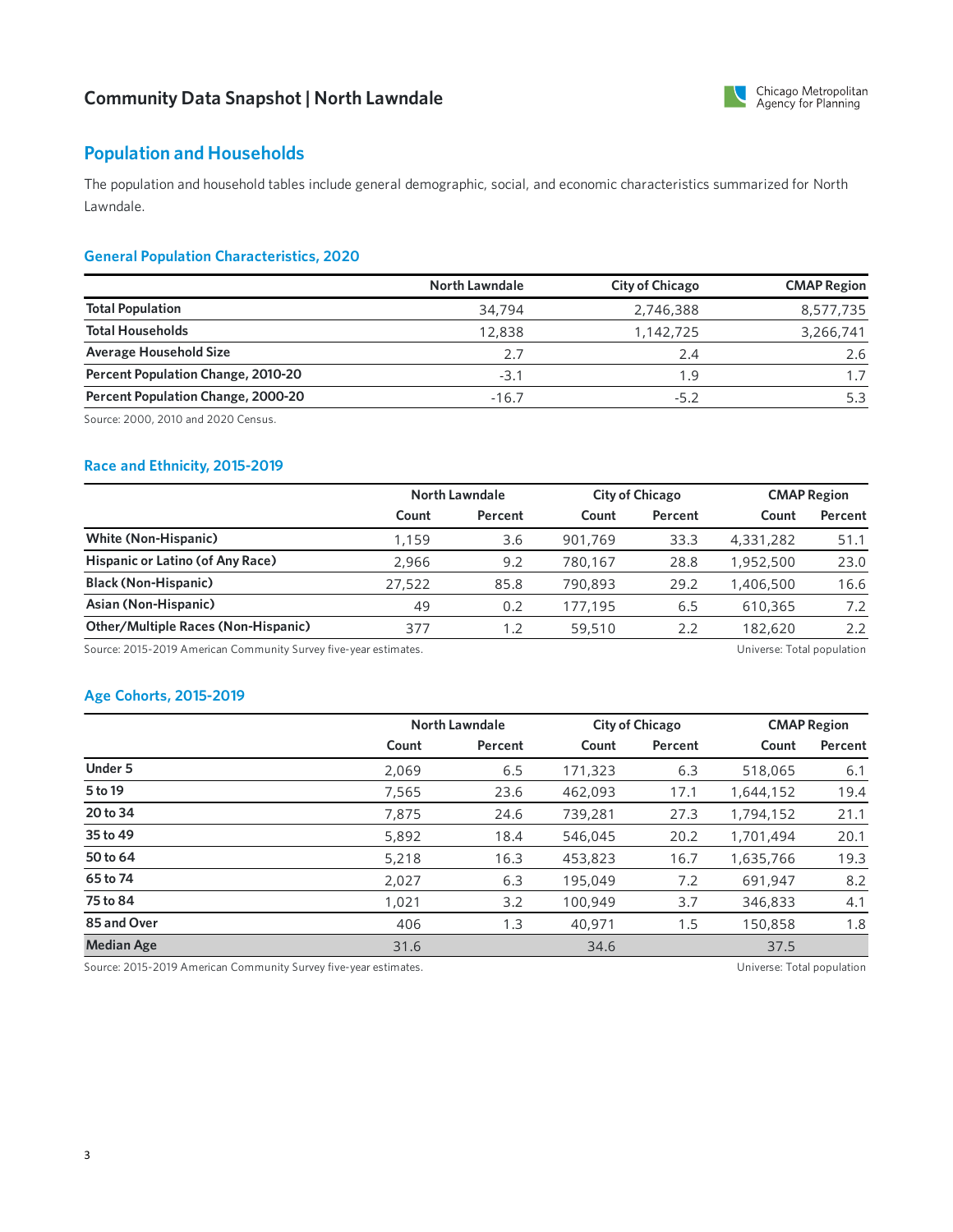

#### **Educational Attainment\*, 2015-2019**

|                                        | North Lawndale |         | <b>City of Chicago</b> |         | <b>CMAP Region</b> |         |
|----------------------------------------|----------------|---------|------------------------|---------|--------------------|---------|
|                                        | Count          | Percent | Count                  | Percent | Count              | Percent |
| Less than High School Diploma          | 4,490          | 23.2    | 278,926                | 14.9    | 663,242            | 11.5    |
| High School Diploma or Equivalent      | 6.231          | 32.1    | 422,420                | 22.5    | 1,314,011          | 22.8    |
| Some College, No Degree                | 4,900          | 25.3    | 324,789                | 17.3    | 1,100,596          | 19.1    |
| <b>Associate's Degree</b>              | 1,354          | 7.0     | 108,645                | 5.8     | 404,417            | 7.0     |
| <b>Bachelor's Degree</b>               | 1,598          | 8.2     | 435,959                | 23.3    | 1,377,160          | 23.9    |
| <b>Graduate or Professional Degree</b> | 813            | 4.2     | 304,281                | 16.2    | 906,665            | 15.7    |

Source: 2015-2019 American Community Survey five-year estimates. \*Highest degree or level of school completed by an individual.

Universe: Population 25 years and older

#### **Nativity, 2015-2019**

|                                                                   | <b>North Lawndale</b> |         | <b>City of Chicago</b> |         | <b>CMAP Region</b> |          |
|-------------------------------------------------------------------|-----------------------|---------|------------------------|---------|--------------------|----------|
|                                                                   | Count                 | Percent | Count                  | Percent | Count              | Percent  |
| <b>Native</b>                                                     | 30,947                | 96.5    | 2.150.295              | 79.4    | 6,857,014          | 80.8     |
| <b>Foreign Born</b>                                               | 1,126                 | 3.5     | 559,239                | 20.6    | 1,626,253          | 19.2     |
| $\sim$<br>$0.015$ $0.010$ $A$<br>$\sim$ $\sim$ $\sim$<br>$\cdots$ |                       |         |                        |         | .<br>$ -$          | $\cdots$ |

Source: 2015-2019 American Community Survey five-year estimates. Universe: Total population

### **Language Spoken at Home and Ability to Speak English, 2015-2019**

|                                                                  | <b>North Lawndale</b> |         | <b>City of Chicago</b> |         | <b>CMAP Region</b>                     |         |
|------------------------------------------------------------------|-----------------------|---------|------------------------|---------|----------------------------------------|---------|
|                                                                  | Count                 | Percent | Count                  | Percent | Count                                  | Percent |
| <b>English Only</b>                                              | 27,512                | 91.7    | 1,623,906              | 64.0    | 5,462,068                              | 68.6    |
| Spanish                                                          | 2,130                 | 7.1     | 612,318                | 24.1    | 1,469,511                              | 18.4    |
| <b>Slavic Languages</b>                                          | 54                    | 0.2     | 74,198                 | 2.9     | 275,630                                | 3.5     |
| <b>Chinese</b>                                                   | 0                     | 0.0     | 47,994                 | 1.9     | 90,487                                 | 1.1     |
| <b>Tagalog</b>                                                   | 0                     | 0.0     | 20,637                 | 0.8     | 73,562                                 | 0.9     |
| Arabic                                                           | 47                    | 0.2     | 18,142                 | 0.7     | 61,851                                 | 0.8     |
| Korean                                                           | 0                     | 0.0     | 8,147                  | 0.3     | 36,522                                 | 0.5     |
| <b>Other Asian Languages</b>                                     | 21                    | 0.1     | 26,878                 | 1.1     | 109,161                                | 1.4     |
| <b>Other Indo-European Languages</b>                             | 130                   | 0.4     | 80,513                 | 3.2     | 329,735                                | 4.1     |
| <b>Other/Unspecified Languages</b>                               | 110                   | 0.4     | 25,478                 | 1.0     | 56,675                                 | 0.7     |
| <b>TOTAL NON-ENGLISH</b>                                         | 2,492                 | 8.3     | 914,305                | 36.0    | 2,503,134                              | 31.4    |
| Speak English Less than "Very Well"*                             | 830                   | 2.8     | 371,929                | 14.7    | 946,875                                | 11.9    |
| Source: 2015-2019 American Community Survey five-year estimates. |                       |         |                        |         | Universe: Population 5 years and older |         |

Source: 2015-2019 American Community Survey five-year estimates.

\*For people who speak a language other than English at home, the ACS asks whether they speak English

"very well," "well," "not well," or "not at all."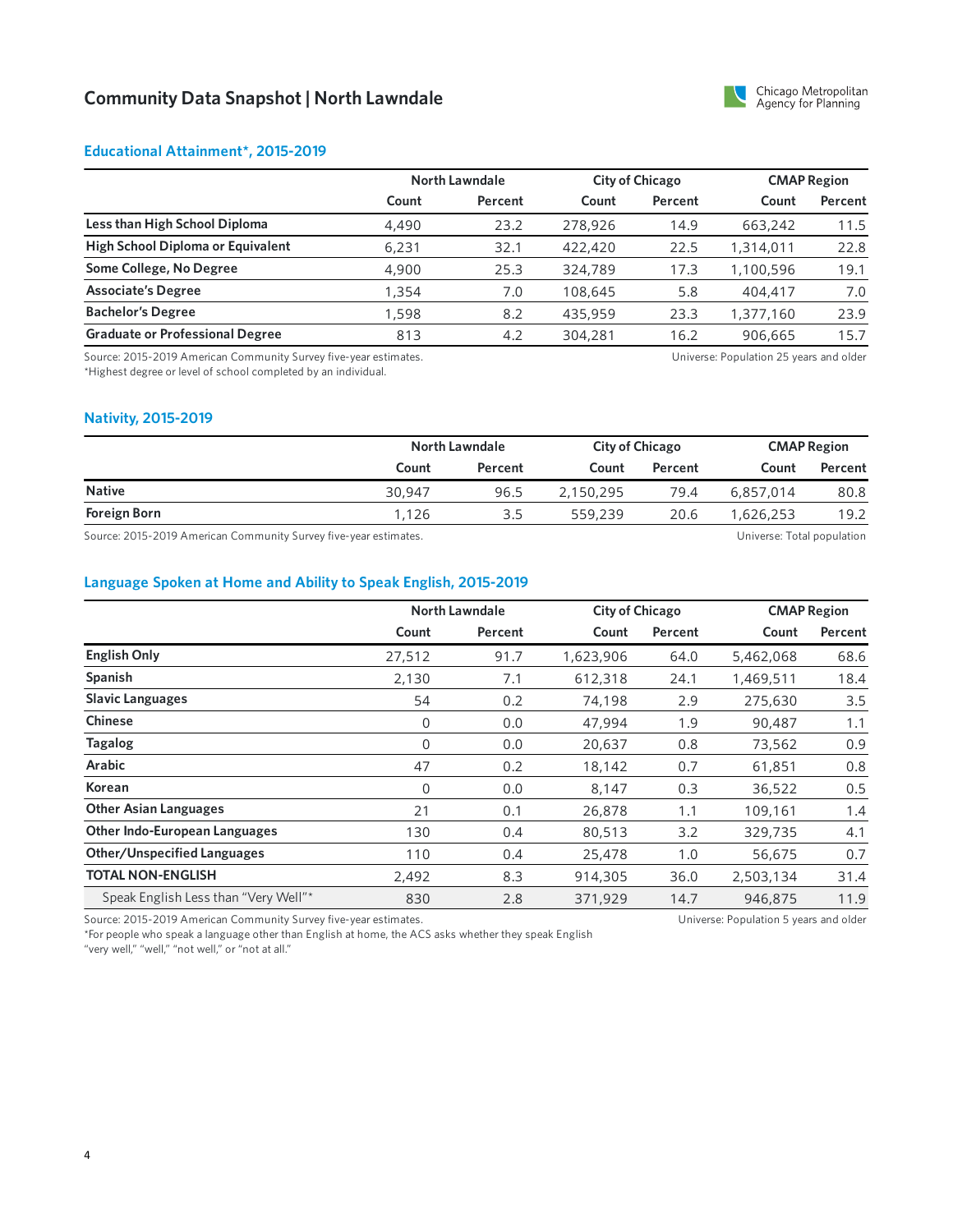

#### **Household Size, 2015-2019**

|                            |       | North Lawndale |         | City of Chicago |         | <b>CMAP Region</b> |  |
|----------------------------|-------|----------------|---------|-----------------|---------|--------------------|--|
|                            | Count | Percent        | Count   | Percent         | Count   | Percent            |  |
| 1-Person Household         | 3,703 | 33.4           | 396,359 | 37.2            | 907.247 | 29.0               |  |
| 2-Person Household         | 2.796 | 25.2           | 317.167 | 29.7            | 962,910 | 30.8               |  |
| 3-Person Household         | 2.075 | 18.7           | 147,469 | 13.8            | 487,229 | 15.6               |  |
| 4-or-More-Person Household | 2.501 | 22.6           | 205,834 | 19.3            | 765,944 | 24.5               |  |

Source: 2015-2019 American Community Survey five-year estimates. 
<br>
Source: 2015-2019 American Community Survey five-year estimates.

### **Household Type, 2015-2019**

|                          |       | North Lawndale |         | <b>City of Chicago</b> |           | <b>CMAP Region</b> |  |
|--------------------------|-------|----------------|---------|------------------------|-----------|--------------------|--|
|                          | Count | Percent        | Count   | Percent                | Count     | Percent            |  |
| Family                   | 6,940 | 62.7           | 566,804 | 53.1                   | 2.020.927 | 64.7               |  |
| Single Parent with Child | 2.664 | 24.1           | 97,357  | 9.1                    | 255,505   | 8.2                |  |
| Non-Family               | 4.135 | 37.3           | 500,025 | 46.9                   | 1,102,403 | 35.3               |  |
|                          |       |                |         |                        |           |                    |  |

Source: 2015-2019 American Community Survey five-year estimates. The material community Survey five-year estimates.

#### **Household Income, 2015-2019**

|                        |          | North Lawndale |          | <b>City of Chicago</b> |          | <b>CMAP Region</b> |  |
|------------------------|----------|----------------|----------|------------------------|----------|--------------------|--|
|                        | Count    | Percent        | Count    | Percent                | Count    | Percent            |  |
| Less than \$25,000     | 5,109    | 46.1           | 259,714  | 24.3                   | 529,858  | 17.0               |  |
| \$25,000 to \$49,999   | 2,853    | 25.8           | 212,433  | 19.9                   | 567,834  | 18.2               |  |
| \$50,000 to \$74,999   | 1,236    | 11.2           | 160,900  | 15.1                   | 490,586  | 15.7               |  |
| \$75,000 to \$99,999   | 1,098    | 9.9            | 119,199  | 11.2                   | 395,676  | 12.7               |  |
| \$100,000 to \$149,999 | 495      | 4.5            | 146,765  | 13.8                   | 533,771  | 17.1               |  |
| \$150,000 and Over     | 284      | 2.6            | 167,818  | 15.7                   | 605,605  | 19.4               |  |
| <b>Median Income</b>   | \$28,327 |                | \$58,247 |                        | \$73,572 |                    |  |
| Per Capita Income*     | \$15,383 |                | \$37,103 |                        | \$39,058 |                    |  |

Source: 2015-2019 American Community Survey five-year estimates. Universe: Occupied housing units

\*Universe: Total population

### **Household Computer and Internet Access, 2015-2019**

|                                      | North Lawndale |         |         | <b>City of Chicago</b> |           | <b>CMAP Region</b> |  |
|--------------------------------------|----------------|---------|---------|------------------------|-----------|--------------------|--|
|                                      | Count          | Percent | Count   | Percent                | Count     | Percent            |  |
| <b>One or More Computing Devices</b> | 8.417          | 76.0    | 938,271 | 87.9                   | 2,844,477 | 91.1               |  |
| Smartphone(s) Only                   | 2,042          | 18.4    | 86,702  | 8.1                    | 189,503   | 6.1                |  |
| <b>No Computing Devices</b>          | 2.658          | 24.0    | 128,558 | 12.1                   | 278,853   | 8.9                |  |
| <b>Internet Access</b>               | 7.754          | 70.0    | 891,212 | 83.5                   | 2,741,960 | 87.8               |  |
| <b>Broadband Subscription</b>        | 6,603          | 59.6    | 840,676 | 78.8                   | 2,640,864 | 84.6               |  |
| <b>No Internet Access</b>            | 3,321          | 30.0    | 175,617 | 16.5                   | 381,370   | 12.2               |  |

Source: 2015-2019 American Community Survey five-year estimates. The Mateur of the Mateus of the Universe: Occupied housing units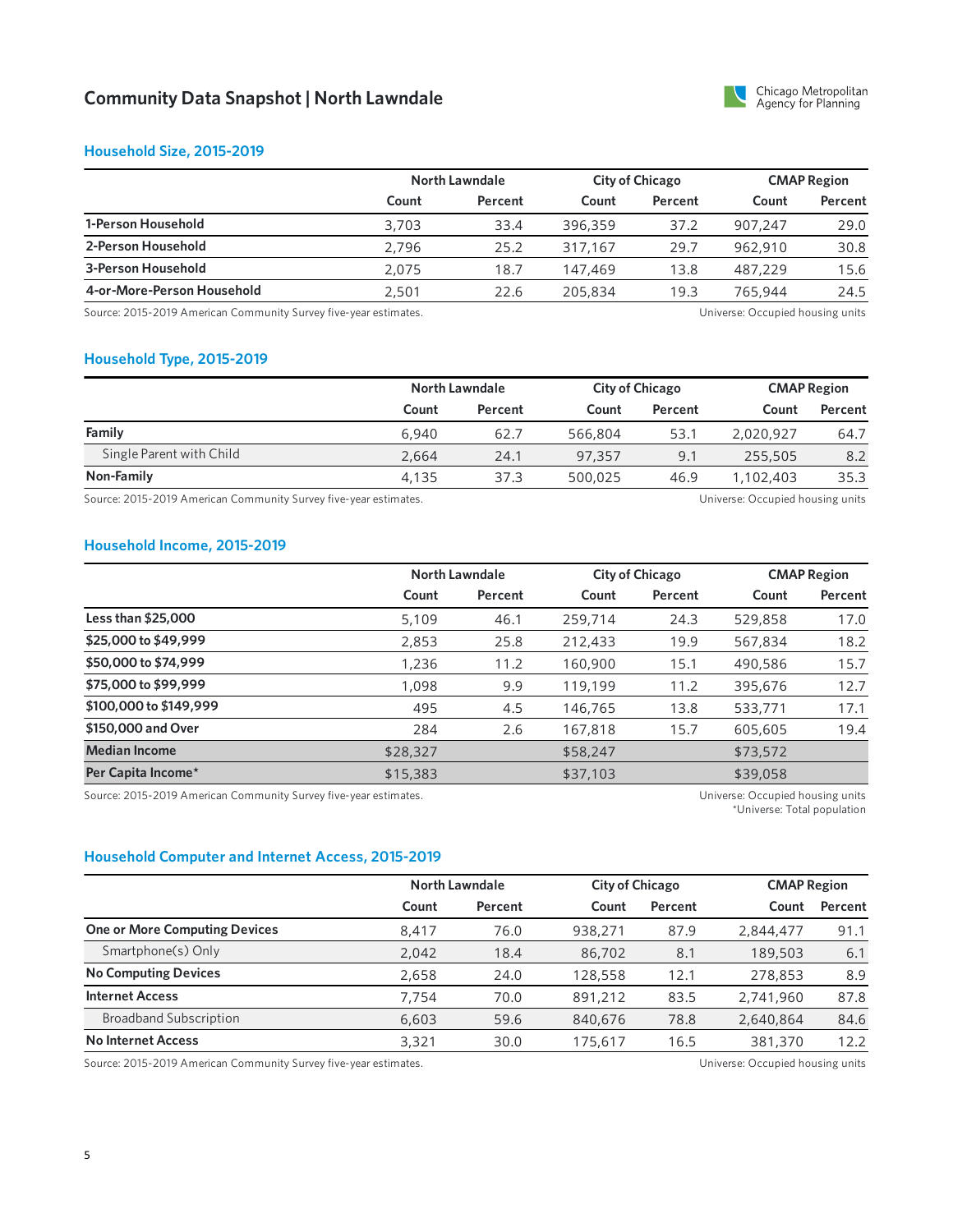

### **Housing Occupancy and Tenure, 2015-2019**

|                               | North Lawndale |         | <b>City of Chicago</b> |         | <b>CMAP Region</b> |         |
|-------------------------------|----------------|---------|------------------------|---------|--------------------|---------|
|                               | Count          | Percent | Count                  | Percent | Count              | Percent |
| <b>Occupied Housing Units</b> | 11.075         | 76.1    | 1,066,829              | 87.8    | 3,123,330          | 91.6    |
| Owner-Occupied*               | 2,725          | 24.6    | 480,001                | 45.0    | 1,996,297          | 63.9    |
| Renter-Occupied*              | 8,350          | 75.4    | 586,828                | 55.0    | 1,127,033          | 36.1    |
| <b>Vacant Housing Units</b>   | 3,480          | 23.9    | 147.621                | 12.2    | 286,760            | 8.4     |

Source: 2015-2019 American Community Survey five-year estimates. Universe: Housing units

\*Universe: Occupied housing units

#### **Housing Costs as a Percentage of Household Income\*, 2015-2019**

|                      |       | <b>North Lawndale</b> |         | <b>City of Chicago</b> |           | <b>CMAP Region</b> |  |
|----------------------|-------|-----------------------|---------|------------------------|-----------|--------------------|--|
|                      | Count | Percent               | Count   | Percent                | Count     | Percent            |  |
| Less than \$20,000   | 3,509 | 34.2                  | 174,171 | 16.9                   | 346,898   | 11.4               |  |
| Less than 20 Percent | 106   | 1.0                   | 5,287   | 0.5                    | 8,867     | 0.3                |  |
| 20 to 29 Percent     | 243   | 2.4                   | 15,140  | 1.5                    | 25,618    | 0.8                |  |
| 30 Percent or More   | 3,160 | 30.8                  | 153,744 | 15.0                   | 312,413   | 10.3               |  |
| \$20,000 to \$49,999 | 3,722 | 36.2                  | 264,323 | 25.7                   | 684,002   | 22.5               |  |
| Less than 20 Percent | 537   | 5.2                   | 29,670  | 2.9                    | 77,326    | 2.5                |  |
| 20 to 29 Percent     | 688   | 6.7                   | 57,150  | 5.6                    | 145,913   | 4.8                |  |
| 30 Percent or More   | 2,497 | 24.3                  | 177,503 | 17.3                   | 460,763   | 15.1               |  |
| \$50,000 to \$74,999 | 1,208 | 11.8                  | 159,009 | 15.5                   | 485,439   | 15.9               |  |
| Less than 20 Percent | 445   | 4.3                   | 48,662  | 4.7                    | 151,167   | 5.0                |  |
| 20 to 29 Percent     | 407   | 4.0                   | 58,869  | 5.7                    | 173,246   | 5.7                |  |
| 30 Percent or More   | 356   | 3.5                   | 51,478  | 5.0                    | 161,026   | 5.3                |  |
| \$75,000 or More     | 1,834 | 17.9                  | 430,779 | 41.9                   | 1,527,241 | 50.2               |  |
| Less than 20 Percent | 1,341 | 13.1                  | 289,651 | 28.2                   | 1,022,835 | 33.6               |  |
| 20 to 29 Percent     | 346   | 3.4                   | 107,968 | 10.5                   | 382,768   | 12.6               |  |
| 30 Percent or More   | 147   | 1.4                   | 33,160  | 3.2                    | 121,638   | 4.0                |  |

Source: 2015-2019 American Community Survey five-year estimates.

\*Excludes households with zero/negative income, and renting households paying no cash rent.

Universe: Occupied housing units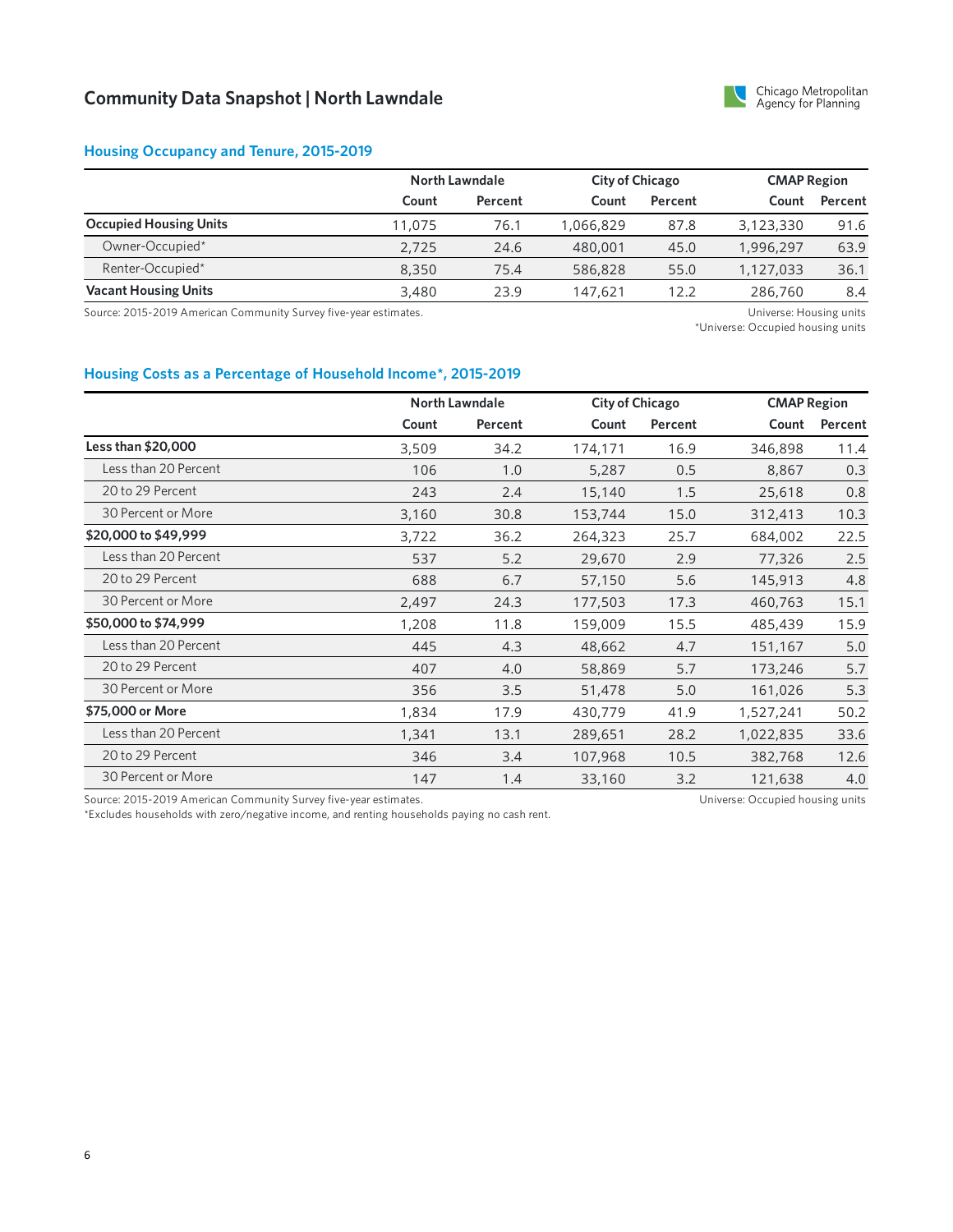

### **Housing Characteristics**

The housing characteristics tables include housing unit estimates by housing type, size, and age summarized for North Lawndale.

#### **Housing Type, 2015-2019**

|                                |       | North Lawndale |         | <b>City of Chicago</b> |           | <b>CMAP Region</b> |  |
|--------------------------------|-------|----------------|---------|------------------------|-----------|--------------------|--|
|                                | Count | Percent        | Count   | Percent                | Count     | Percent            |  |
| <b>Single Family, Detached</b> | 1,612 | 11.1           | 314,710 | 25.9                   | 1,710,011 | 50.1               |  |
| Single Family, Attached        | 403   | 2.8            | 42,675  | 3.5                    | 254,103   | 7.5                |  |
| 2 Units                        | 4,077 | 28.0           | 174,799 | 14.4                   | 237,977   | 7.0                |  |
| 3 or 4 Units                   | 5,216 | 35.8           | 181,073 | 14.9                   | 268,945   | 7.9                |  |
| 5 to 9 Units                   | 2,214 | 15.2           | 142,713 | 11.8                   | 270,643   | 7.9                |  |
| 10 to 19 Units                 | 270   | 1.9            | 51,221  | 4.2                    | 151,076   | 4.4                |  |
| 20 or More Units               | 709   | 4.9            | 304,535 | 25.1                   | 490,331   | 14.4               |  |
| Mobile Home/Other*             | 54    | 0.4            | 2,724   | 0.2                    | 27,004    | 0.8                |  |

Source: 2015-2019 American Community Survey five-year estimates.

\*"Other" includes boats, recreational vehicles (RVs), vans, etc.

Universe: Housing units

#### **Housing Size, 2015-2019**

|                           |       | North Lawndale |         | <b>City of Chicago</b> |           | <b>CMAP Region</b> |
|---------------------------|-------|----------------|---------|------------------------|-----------|--------------------|
|                           | Count | Percent        | Count   | Percent                | Count     | Percent            |
| O or 1 Bedroom            | 1,516 | 10.4           | 321.097 | 26.4                   | 548,002   | 16.1               |
| 2 Bedrooms                | 5,389 | 37.0           | 419,689 | 34.6                   | 965,749   | 28.3               |
| 3 Bedrooms                | 5,928 | 40.7           | 325,679 | 26.8                   | 1,133,210 | 33.2               |
| 4 Bedrooms                | 1,356 | 9.3            | 104,976 | 8.6                    | 597.921   | 17.5               |
| <b>5 or More Bedrooms</b> | 366   | 2.5            | 43,009  | 3.5                    | 165,208   | 4.8                |
| Median Number of Rooms*   | 5.4   |                | 4.8     |                        | 6.0       |                    |

Source: 2015-2019 American Community Survey five-year estimates.

\*Includes living rooms, dining rooms, kitchens, bedrooms, etc., that are separated by built-in, floor-to-ceiling walls. Excludes bathrooms, porches, balconies, foyers, halls, and unfinished basements.

#### **Housing Age, 2015-2019**

|                           |       | North Lawndale |         | City of Chicago |           | <b>CMAP Region</b> |  |
|---------------------------|-------|----------------|---------|-----------------|-----------|--------------------|--|
|                           | Count | Percent        | Count   | Percent         | Count     | Percent            |  |
| Built 2000 or Later       | 1.676 | 11.5           | 128,973 | 10.6            | 463,304   | 13.6               |  |
| <b>Built 1970 to 1999</b> | 2.156 | 14.8           | 201,958 | 16.6            | 1,161,616 | 34.1               |  |
| Built 1940 to 1969        | 2.737 | 18.8           | 376,000 | 31.0            | 1.044.859 | 30.6               |  |
| <b>Built Before 1940</b>  | 7.986 | 54.9           | 507,519 | 41.8            | 740,311   | 21.7               |  |
| <b>Median Year Built</b>  | 1936  |                | 1949    |                 | 1968      |                    |  |

Source: 2015-2019 American Community Survey five-year estimates. Universe: Housing units

Universe: Housing units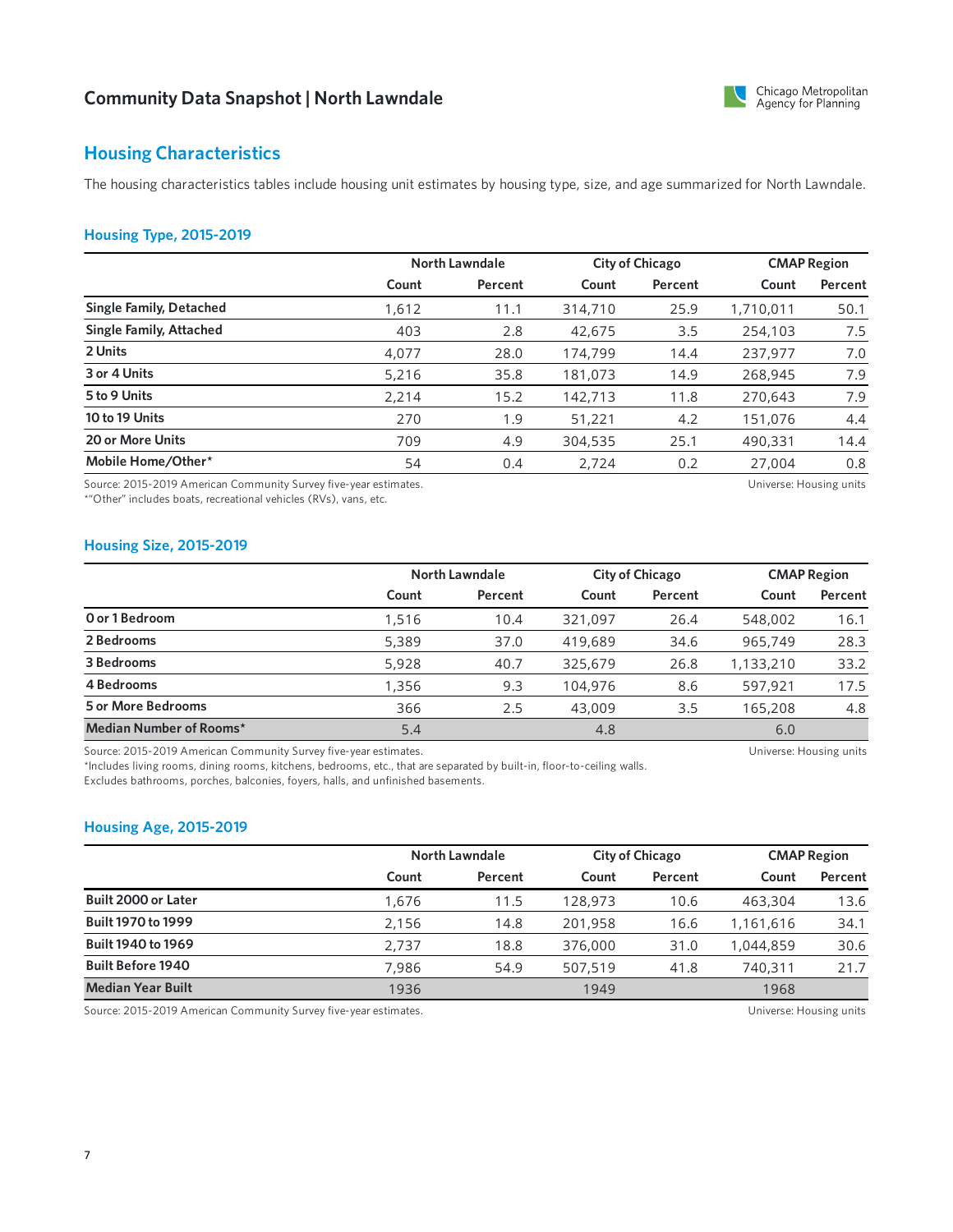

### **Transportation**

The transportation tables include vehicle availability by household, mode of travel to work, annual vehicle miles traveled, and transit availability for North Lawndale.

### **Vehicles Available per Household, 2015-2019**

|                              |       | North Lawndale |         | <b>City of Chicago</b> |           | <b>CMAP Region</b> |  |
|------------------------------|-------|----------------|---------|------------------------|-----------|--------------------|--|
|                              | Count | Percent        | Count   | Percent                | Count     | Percent            |  |
| No Vehicle Available         | 4,602 | 41.6           | 287.072 | 26.9                   | 399,783   | 12.8               |  |
| 1 Vehicle Available          | 4,328 | 39.1           | 472,057 | 44.2                   | 1,111,243 | 35.6               |  |
| 2 Vehicles Available         | 1.694 | 15.3           | 232,613 | 21.8                   | 1.098.207 | 35.2               |  |
| 3 or More Vehicles Available | 451   | 4.1            | 75,087  | 7.0                    | 514,097   | 16.5               |  |

Source: 2015-2019 American Community Survey five-year estimates. The material community Survey five-year estimates.

#### **Mode of Travel to Work, 2015-2019**

|                                                                  | <b>North Lawndale</b> |         |           | <b>City of Chicago</b> |                                      | <b>CMAP Region</b> |  |
|------------------------------------------------------------------|-----------------------|---------|-----------|------------------------|--------------------------------------|--------------------|--|
|                                                                  | Count                 | Percent | Count     | Percent                | Count                                | Percent            |  |
| Work at Home*                                                    | 289                   | 2.6     | 68,671    | 5.2                    | 226,183                              | 5.4                |  |
| <b>Drive Alone</b>                                               | 5,258                 | 48.0    | 648,851   | 48.8                   | 2,865,893                            | 68.4               |  |
| Carpool                                                          | 939                   | 8.6     | 101,703   | 7.7                    | 323,457                              | 7.7                |  |
| <b>Transit</b>                                                   | 3,835                 | 35.0    | 374,906   | 28.2                   | 557,002                              | 13.3               |  |
| <b>Walk or Bike</b>                                              | 414                   | 3.8     | 109,443   | 8.2                    | 164,065                              | 3.9                |  |
| Other                                                            | 208                   | 1.9     | 24,865    | 1.9                    | 53,525                               | 1.3                |  |
| <b>TOTAL COMMUTERS</b>                                           | 10,654                | 97.4    | 1,259,768 | 94.8                   | 3,963,942                            | 94.6               |  |
| <b>Mean Commute Time (Minutes)</b>                               | 38.6                  |         | 35.1      |                        | 32.5                                 |                    |  |
| Source: 2015-2019 American Community Survey five-year estimates. |                       |         |           |                        | Universe: Workers 16 years and older |                    |  |

\*Not included in total commuters or mean commute time.

Universe: Workers 16 years and older

### **Annual Vehicle Miles Traveled per Household\*, 2017**

|                                         | North Lawndale | City of Chicago | <b>CMAP Region</b> |
|-----------------------------------------|----------------|-----------------|--------------------|
| Average Vehicle Miles Traveled per Year | 8.639          | 10,908          | ,165               |

Source: Chicago Metropolitan Agency for Planning analysis of 2017 Illinois Environmental Protection Agency, HERE Technologies, and U.S. Census Bureau data.

\*Data not available for all communities in the CMAP region.

#### **Transit Availability of Resident and Job Locations\*, 2017**

|                                      | <b>North Lawndale</b> | <b>City of Chicago</b> | <b>CMAP Region</b> |
|--------------------------------------|-----------------------|------------------------|--------------------|
| <b>High Transit Availability</b>     | 100.0%                | 99.3%                  | 53.9%              |
| <b>Moderate Transit Availability</b> | $0.0\%$               | 0.5%                   | 20.6%              |
| Low Transit Availability             | $0.0\%$               | 0.2%                   | 25.5%              |

Source: Chicago Metropolitan Agency for Planning analysis of the 2017 Transit [Availability](https://datahub.cmap.illinois.gov/dataset/access-to-transit-index) Index.

\*The CMAP Transit Availability Index is based on four factors: frequency of transit service, proximity to transit stops, activities reachable without a transfer, and pedestrian friendliness. This table reports the share of residents plus jobs whose home and workplace locations, respectively, are within each Transit Availability Index category.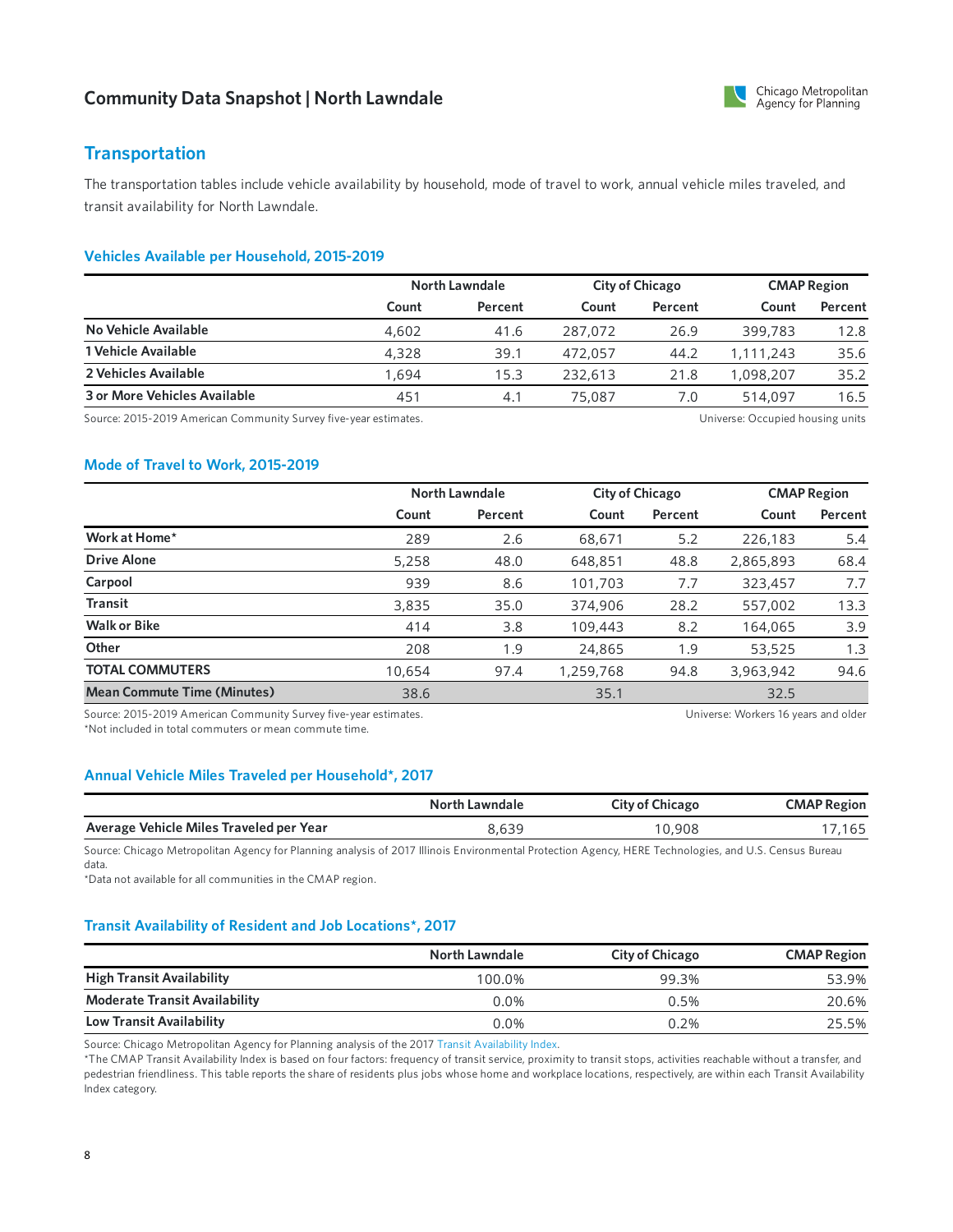### **Employment**

The employment tables include general workforce characteristics for North Lawndale.

#### **Employment Status, 2015-2019**

|                                           |        | North Lawndale | <b>City of Chicago</b> |         | <b>CMAP Region</b> |         |
|-------------------------------------------|--------|----------------|------------------------|---------|--------------------|---------|
|                                           | Count  | Percent        | Count                  | Percent | Count              | Percent |
| In Labor Force                            | 13,137 | 53.8           | 1,474,402              | 66.9    | 4,546,758          | 67.3    |
| Employed <sup><math>\dagger</math>*</sup> | 11,054 | 84.1           | 1,354,831              | 91.9    | 4,260,595          | 93.7    |
| Unemployed*                               | 2.083  | 15.9           | 118,802                | 8.1     | 274,246            | 6.0     |
| Not in Labor Force                        | 11,290 | 46.2           | 728,329                | 33.1    | 2,213,132          | 32.7    |

Source: 2015-2019 American Community Survey five-year estimates.  $\dagger$ Does not include employed population in the Armed Forces.

Universe: Population 16 years and older \*Universe: In labor force

### **Employment of North Lawndale Residents\*, 2018 Employment in North Lawndale\*, 2018**

| <b>TOP INDUSTRY SECTORS</b>                 | Count | Percent |
|---------------------------------------------|-------|---------|
| 1. Health Care                              | 2,043 | 18.5    |
| 2. Administration                           | 1,551 | 14.0    |
| 3. Retail Trade                             | 1,232 | 11.2    |
| 4. Accommodation and Food<br><b>Service</b> | 1,113 | 10.1    |
| 5. Transportation                           | 875   | 7.9     |
| <b>TOP EMPLOYMENT LOCATIONS</b>             |       |         |
| 1. Outside of Chicago                       | 4,452 | 40.3    |
| 2. The Loop                                 | 1,618 | 14.6    |
| 3. Near North Side                          | 791   | 7.2     |
| 4. Near West Side                           | 643   | 5.8     |
| 5. North Lawndale                           | 387   | 3.5     |

| <b>TOP INDUSTRY SECTORS</b> | Count | Percent |
|-----------------------------|-------|---------|
| 1. Health Care              | 3.149 | 34.9    |
| 2. Manufacturing            | 1,423 | 15.8    |
| 3. Education                | 1,196 | 13.3    |
| 4. Information              | 797   | 8.8     |
| <b>5. Construction</b>      | 380   | 42      |

| <b>TOP RESIDENCE LOCATIONS</b> |  |
|--------------------------------|--|
| 1. Outside of Chicago          |  |

| 1. Outside of Chicago | 3,842 | 42.6 |
|-----------------------|-------|------|
| 2. North Lawndale     | 387   | 4.3  |
| 3. Austin             | 309   | 3.4  |
| 4. South Lawndale     | 297   | 3.3  |
| 5. West Town          | 199   | フフ   |

Source: U.S. Census Bureau, Longitudinal Employer-Household Dynamics program (2018).

\*Excludes residents working outside of, and workers living outside of, the seven-county CMAP region.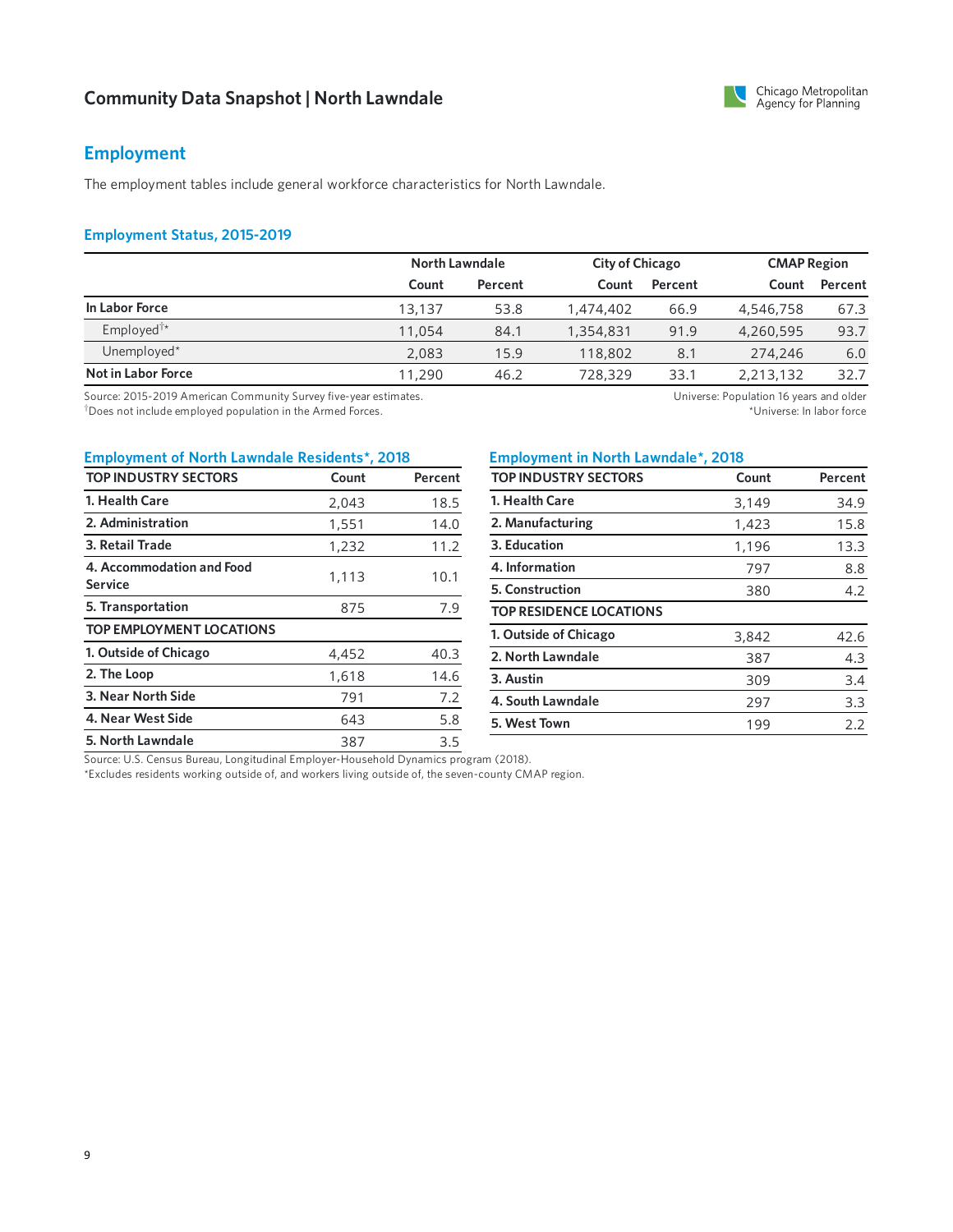

### **Land Use**

The land use tables include general land use composition, park access, and walkability for North Lawndale.

#### **GeneralLand Use, 2015**

|                                  | Acres   | Percent |
|----------------------------------|---------|---------|
| <b>Single-Family Residential</b> | 112.0   | 5.5     |
| <b>Multi-Family Residential</b>  | 351.7   | 17.1    |
| Commercial                       | 70.9    | 3.5     |
| <b>Industrial</b>                | 223.2   | 10.9    |
| <b>Institutional</b>             | 127.6   | 6.2     |
| <b>Mixed Use</b>                 | 20.3    | 1.0     |
| <b>Transportation and Other</b>  | 671.6   | 32.7    |
| Agricultural                     | 0.0     | 0.0     |
| <b>Open Space</b>                | 171.4   | 8.3     |
| Vacant                           | 305.7   | 14.9    |
| <b>TOTAL</b>                     | 2,054.3 | 100.0   |

Source: Chicago Metropolitan Agency for Planning analysis of the 2015 Land Use [Inventory](https://www.cmap.illinois.gov/data/land-use/inventory).

### **Park Access, 2015**

|                                                 | North Lawndale | <b>City of Chicago</b> | <b>CMAP Region</b> |
|-------------------------------------------------|----------------|------------------------|--------------------|
| Accessible Park Acreage per 1,000<br>Residents* | 2.01           | 2.42                   | 5.78               |

Source: Chicago Metropolitan Agency for Planning analysis of the 2015 Park [Access](https://www.cmap.illinois.gov/2050/maps/parks) Layer.

\*Neighborhood parks (smaller than 35 acres) are considered accessible for residents living within 0.5 miles; community parks (35 acres or larger) are considered accessible for residents living within 1 mile.

#### **Walkability of Resident and Job Locations\*, 2015**

|                             | North Lawndale | <b>City of Chicago</b> | <b>CMAP Region</b> |
|-----------------------------|----------------|------------------------|--------------------|
| <b>High Walkability</b>     | 100.0%         | 94.6%                  | 40.5%              |
| <b>Moderate Walkability</b> | $0.0\%$        | 3.5%                   | 23.8%              |
| Low Walkability             | $0.0\%$        | 1.9%                   | 35.8%              |

Source: Chicago Metropolitan Agency for Planning analysis of the 2015 [Walkability](https://www.cmap.illinois.gov/2050/maps/walkability) Layer.

\*The CMAP Walkability Layer is based on several factors: the number of amenities within walking distance; population/employment density; bicycle/pedestrian crashes and fatalities; and physical characteristics (e.g., tree cover, block length). It does not currently account for the presence or absence of sidewalks. This table reports the share of residents plus jobs whose home and workplace locations, respectively, are within each Walkability Layer category.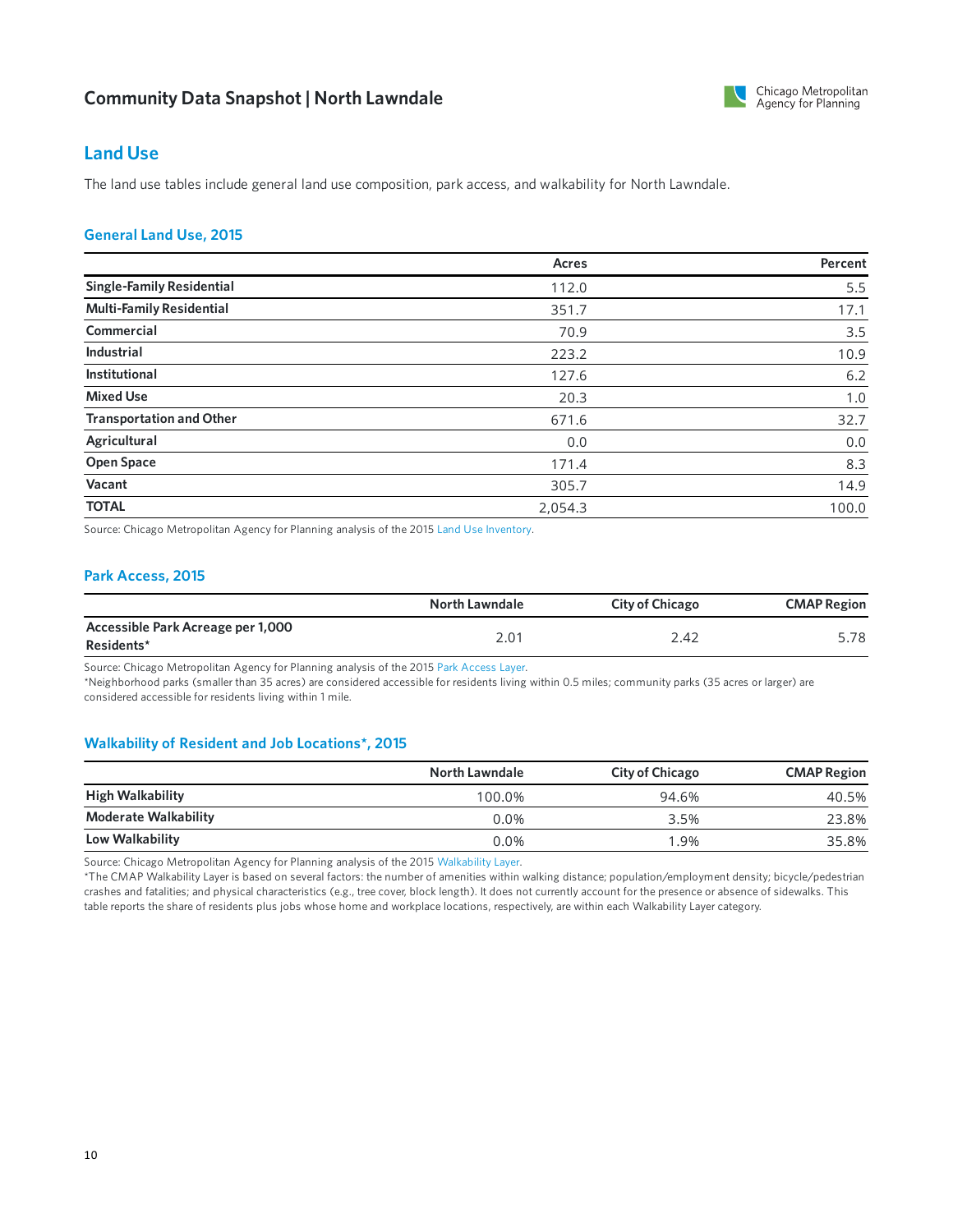

### **Change Over Time**

The time series tables include comparisons of current 2015-2019 ACS estimates to historicyear estimates from the 2000 Census and 2006-2010 ACS.

### **Race and Ethnicity, Over Time**

|                                            | 2000    | 2006-2010 | 2015-2019 |
|--------------------------------------------|---------|-----------|-----------|
|                                            | Percent | Percent   | Percent   |
| <b>White (Non-Hispanic)</b>                | 0.9     |           | 3.6       |
| Hispanic or Latino (of Any Race)           | 4.5     | 5.3       | 9.2       |
| <b>Black (Non-Hispanic)</b>                | 93.8    | 92.0      | 85.8      |
| Asian (Non-Hispanic)                       | 0.1     | 0.2       | 0.2       |
| <b>Other/Multiple Races (Non-Hispanic)</b> | 0.6     | 0.8       |           |

Source: 2000 Census; 2006-2010 and 2015-2019 American Community Survey five-year estimates. Universe: Total population

### **Age Cohorts, Over Time**

|                   | 2006-2010 | 2015-2019 |
|-------------------|-----------|-----------|
|                   | Percent   | Percent   |
| 19 and Under      | 36.8      | 30.0      |
| 20 to 34          | 20.8      | 24.6      |
| 35 to 49          | 17.3      | 18.4      |
| 50 to 64          | 16.6      | 16.3      |
| 65 and Over       | 8.5       | 10.8      |
| <b>Median Age</b> | 28.4      | 31.6      |

Source: 2006-2010 and 2015-2019 American Community Survey five-year estimates. 
Universe: Total population
Universe: Total population

#### **Educational Attainment\*, Over Time**

|                                        | 2006-2010 | 2015-2019 |
|----------------------------------------|-----------|-----------|
|                                        | Percent   | Percent   |
| Less than High School Diploma          | 30.4      | 23.2      |
| High School Diploma or Equivalent      | 34.9      | 32.1      |
| Some College, No Degree                | 20.2      | 25.3      |
| <b>Associate's Degree</b>              | 5.1       | 7.0       |
| <b>Bachelor's Degree</b>               | 6.5       | 8.2       |
| <b>Graduate or Professional Degree</b> | 3.0       | 4.2       |

Source: 2006-2010 and 2015-2019 American Community Survey five-year estimates. \*Highest degree or level of school completed by an individual.

Universe: Population 25 years and older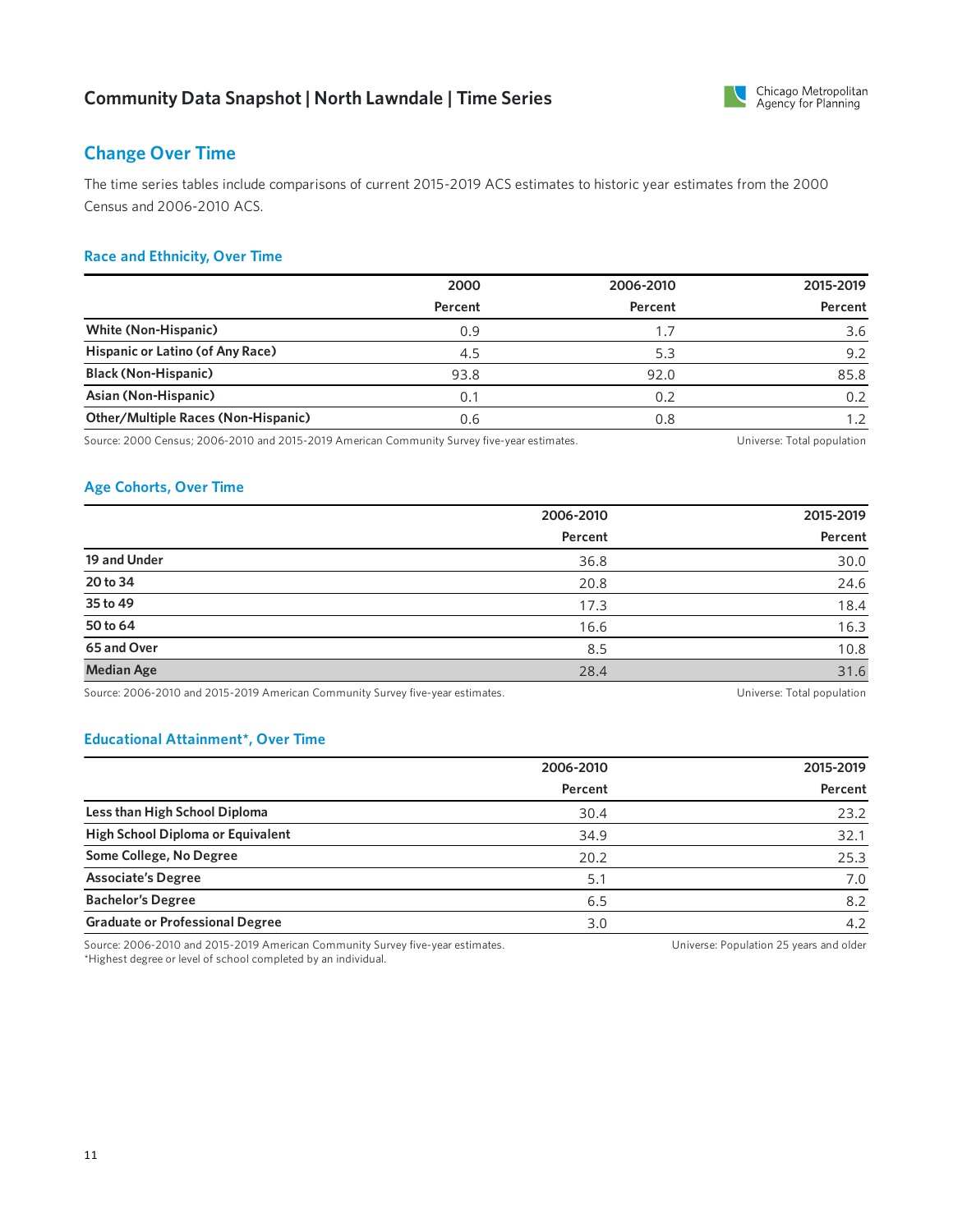

#### **Nativity, Over Time**

| 2006-2010* | 2015-2019 |
|------------|-----------|
| Percent    | Percent   |
| 97.3       | 96.5      |
| <u>.</u>   | 3.5       |
|            |           |

Source: 2006-2010 and 2015-2019 American Community Survey five-year estimates. 
Universe: Total population
Universe: Total population

\*Universe: Population 5 years and older

### **Language Spoken at Home and Ability to Speak English, Over Time**

|                                                                                | 2006-2010 | 2015-2019                              |
|--------------------------------------------------------------------------------|-----------|----------------------------------------|
|                                                                                | Percent   | Percent                                |
| <b>English Only</b>                                                            | 94.4      | 91.7                                   |
| Spanish                                                                        | 5.2       | 7.1                                    |
| <b>Slavic Languages</b>                                                        | 0.0       | 0.2                                    |
| <b>Chinese</b>                                                                 | 0.0       | 0.0                                    |
| <b>Tagalog</b>                                                                 | 0.0       | 0.0                                    |
| <b>Arabic</b>                                                                  | 0.0       | 0.2                                    |
| Korean                                                                         | 0.0       | 0.0                                    |
| <b>Other Asian Languages</b>                                                   | 0.0       | 0.1                                    |
| <b>Other Indo-European Languages</b>                                           | 0.4       | 0.4                                    |
| <b>Other/Unspecified Languages</b>                                             | 0.1       | 0.4                                    |
| <b>TOTAL NON-ENGLISH</b>                                                       | 5.6       | 8.3                                    |
| Speak English Less than "Very Well"*                                           | 2.5       | 2.8                                    |
| Source: 2006-2010 and 2015-2019 American Community Survey five-year estimates. |           | Universe: Population 5 years and older |

\*For people who speak a language other than English at home, the ACS asks whether they speak English "very well," "well," "not well," or "not at all."

12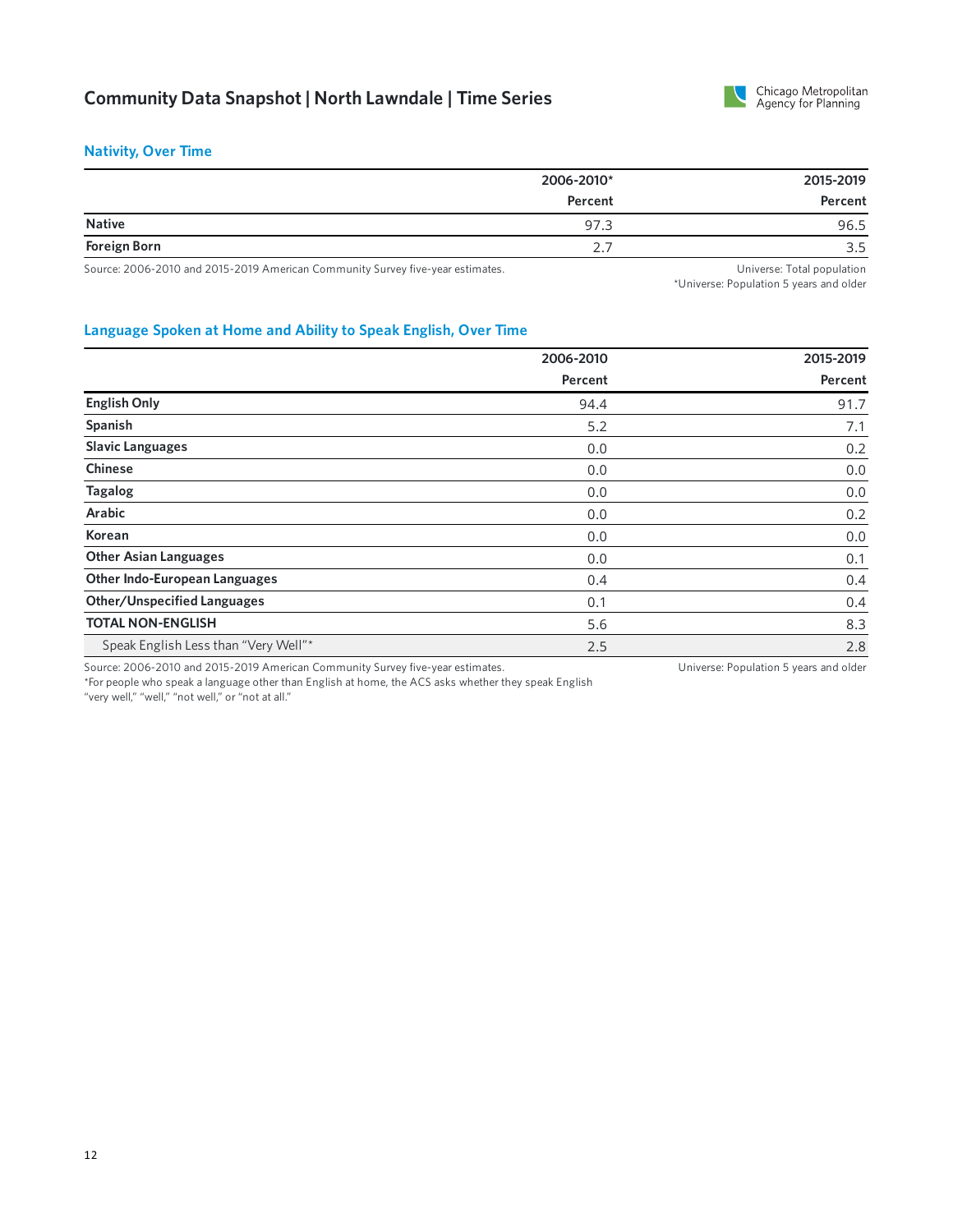

#### **Household Size, Over Time**

|                            | 2006-2010 | 2015-2019 |
|----------------------------|-----------|-----------|
|                            | Percent   | Percent   |
| 1-Person Household         | 25.6      | 33.4      |
| 2-Person Household         | 24.3      | 25.2      |
| 3-Person Household         | 19.7      | 18.7      |
| 4-or-More-Person Household | 30.4      | 22.6      |

Source: 2006-2010 and 2015-2019 American Community Survey five-year estimates. The Manusculi Community Survey five-year estimates.

#### **Household Type, Over Time**

|                                                                                       | 2006-2010 | 2015-2019                                                                                                                                                                                                                        |
|---------------------------------------------------------------------------------------|-----------|----------------------------------------------------------------------------------------------------------------------------------------------------------------------------------------------------------------------------------|
|                                                                                       | Percent   | Percent                                                                                                                                                                                                                          |
| Family                                                                                | 71.0      | 62.7                                                                                                                                                                                                                             |
| Single Parent with Child                                                              | 27.7      | 24.1                                                                                                                                                                                                                             |
| Non-Family                                                                            | 29.0      | 37.3                                                                                                                                                                                                                             |
| التارين المالية المستحدث والمتمر والمتماس والمحمد المستحدث المستحدث المستحدث المستحدث |           | $\cdots$ . The contract of the contract of the contract of the contract of the contract of the contract of the contract of the contract of the contract of the contract of the contract of the contract of the contract of the c |

Source: 2006-2010 and 2015-2019 American Community Survey five-year estimates. The Manuscription of the Universe: Occupied housing units

#### **Household Income, Over Time**

|               | 2006-2010      | 2015-2019      |
|---------------|----------------|----------------|
|               | (2019 Dollars) | (2019 Dollars) |
| Median Income | \$30,406       | \$28,327       |

Source: 2006-2010 and 2015-2019 American Community Survey five-year estimates. 
Universe: Occupied housing units

#### **Housing Occupancy and Tenure, Over Time**

|                               | 2006-2010 | 2015-2019 |
|-------------------------------|-----------|-----------|
|                               | Percent   | Percent   |
| <b>Occupied Housing Units</b> | 73.4      | 76.1      |
| Owner-Occupied*               | 26.4      | 24.6      |
| Renter-Occupied*              | 73.6      | 75.4      |
| <b>Vacant Housing Units</b>   | 26.6      | 23.9      |

Source: 2006-2010 and 2015-2019 American Community Survey five-year estimates. The material community Survey five-year estimates.

\*Universe: Occupied housing units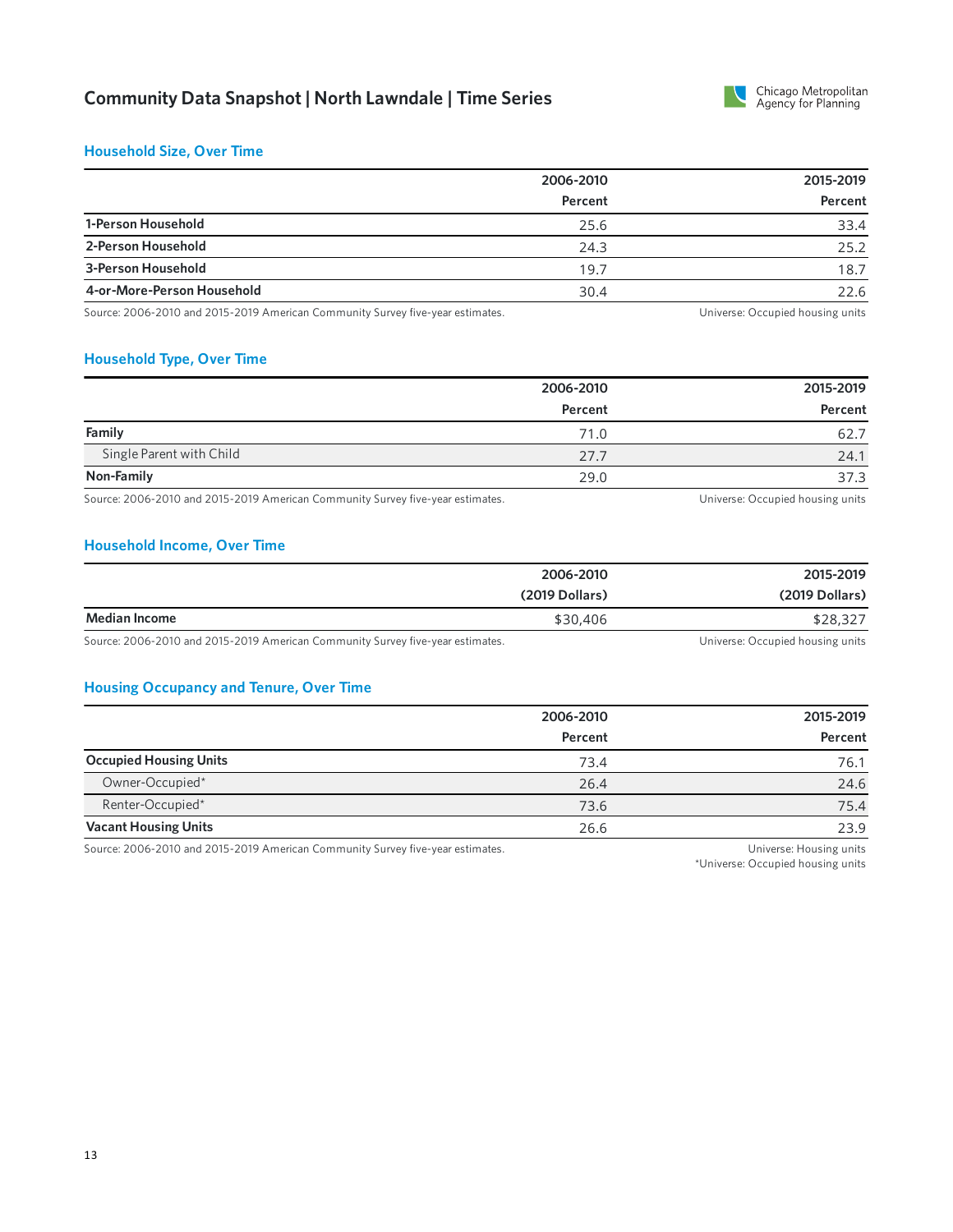

### **Housing Costs as a Percentage of Household Income\*, Over Time**

|                      | 2006-2010 | 2015-2019 |
|----------------------|-----------|-----------|
|                      | Percent   | Percent   |
| Less than \$20,000   | 34.7      | 34.2      |
| Less than 20 Percent | 0.6       | 1.0       |
| 20 to 29 Percent     | 1.4       | 2.4       |
| 30 Percent or More   | 32.6      | 30.8      |
| \$20,000 to \$49,999 | 32.7      | 36.2      |
| Less than 20 Percent | 3.6       | $5.2$     |
| 20 to 29 Percent     | 6.4       | 6.7       |
| 30 Percent or More   | 22.7      | 24.3      |
| \$50,000 to \$74,999 | 14.8      | 11.8      |
| Less than 20 Percent | 6.2       | 4.3       |
| 20 to 29 Percent     | 5.4       | 4.0       |
| 30 Percent or More   | 3.2       | 3.5       |
| \$75,000 or More     | 10.9      | 17.9      |
| Less than 20 Percent | 7.5       | 13.1      |
| 20 to 29 Percent     | 2.6       | 3.4       |
| 30 Percent or More   | 0.8       | 1.4       |

Source: 2006-2010 and 2015-2019 American Community Survey five-year estimates.

Universe: Occupied housing units

\*Excludes households with zero/negative income, and renting households paying no cash rent.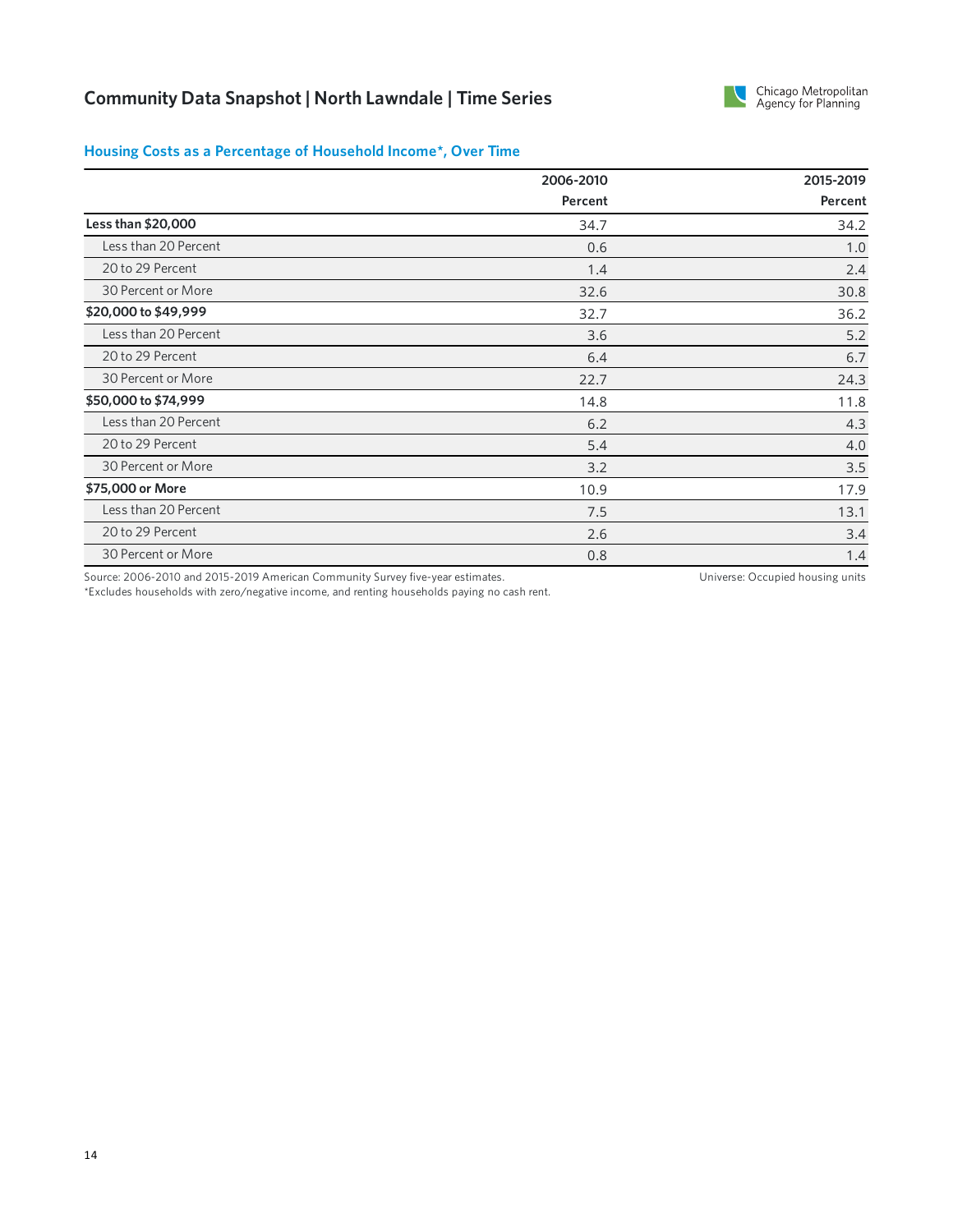

#### **Housing Type, Over Time**

|                                | 2006-2010 | 2015-2019 |  |
|--------------------------------|-----------|-----------|--|
|                                | Percent   | Percent   |  |
| <b>Single Family, Detached</b> | 13.1      | 11.1      |  |
| <b>Single Family, Attached</b> | 2.4       | 2.8       |  |
| 2 Units                        | 26.7      | 28.0      |  |
| 3 or 4 Units                   | 34.8      | 35.8      |  |
| 5 or More Units                | 22.6      | 21.9      |  |
| Mobile Home/Other*             | 0.4       | 0.4       |  |

Source: 2006-2010 and 2015-2019 American Community Survey five-year estimates. \*"Other" includes boats, recreational vehicles (RVs), vans, etc.

Universe: Housing units

#### **Housing Size, Over Time**

|                           | 2006-2010 | 2015-2019 |
|---------------------------|-----------|-----------|
|                           | Percent   | Percent   |
| O or 1 Bedroom            | 11.4      | 10.4      |
| 2 Bedrooms                | 37.1      | 37.0      |
| 3 Bedrooms                | 38.3      | 40.7      |
| 4 Bedrooms                | 9.4       | 9.3       |
| <b>5 or More Bedrooms</b> | 3.7       | 2.5       |
| Median Number of Rooms*   | 5.7       | 5.4       |

Source: 2006-2010 and 2015-2019 American Community Survey five-year estimates.

Universe: Housing units

\*Includes living rooms, dining rooms, kitchens, bedrooms, etc., that are separated by built-in, floor-to-ceiling walls. Excludes bathrooms, porches, balconies, foyers, halls, and unfinished basements.

#### **Housing Age, Over Time**

|                           | 2006-2010 | 2015-2019 |
|---------------------------|-----------|-----------|
|                           | Percent   | Percent   |
| Built 2000 or Later       | 6.4       | 11.5      |
| <b>Built 1970 to 1999</b> | 7.2       | 14.8      |
| Built 1940 to 1969        | 26.7      | 18.8      |
| <b>Built Before 1940</b>  | 59.7      | 54.9      |
| <b>Median Year Built</b>  | N/A       | 1936      |

Source: 2006-2010 and 2015-2019 American Community Survey five-year estimates. 
Universe: Housing units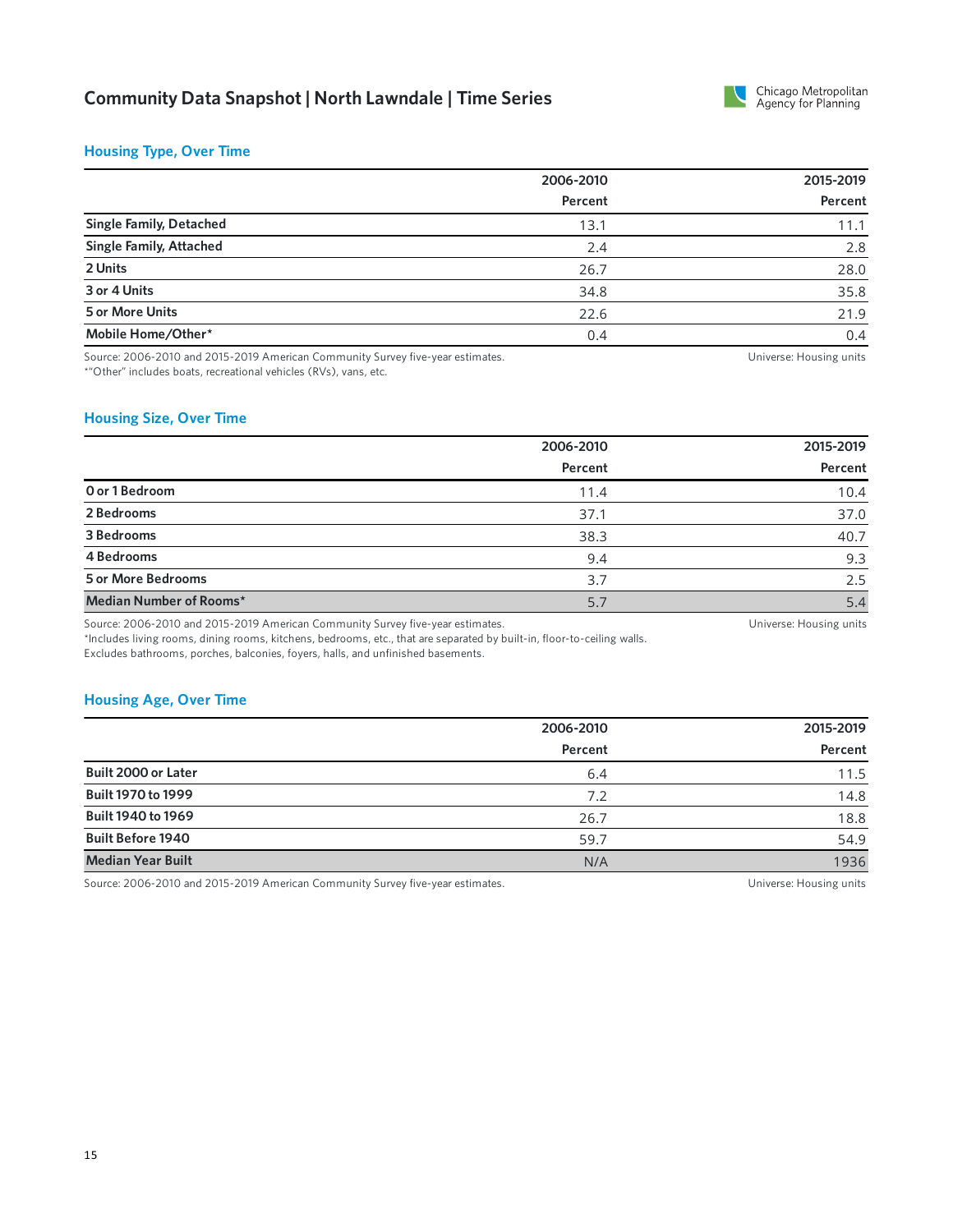

#### **Vehicles Available per Household, Over Time**

|                              | 2006-2010 | 2015-2019 |
|------------------------------|-----------|-----------|
|                              | Percent   | Percent   |
| No Vehicle Available         | 42.9      | 41.6      |
| 1 Vehicle Available          | 39.6      | 39.1      |
| 2 Vehicles Available         | 14.7      | 15.3      |
| 3 or More Vehicles Available | 2.9       | 4.1       |

Source: 2006-2010 and 2015-2019 American Community Survey five-year estimates. 
Universe: Occupied housing units

### **Mode of Travel to Work, Over Time**

|                                    | 2006-2010 | 2015-2019 |  |
|------------------------------------|-----------|-----------|--|
|                                    | Percent   | Percent   |  |
| Work at Home*                      | 2.7       | 2.6       |  |
| <b>Drive Alone</b>                 | 50.3      | 48.0      |  |
| Carpool                            | 6.5       | 8.6       |  |
| <b>Transit</b>                     | 33.5      | 35.0      |  |
| <b>Walk or Bike</b>                | 4.0       | 3.8       |  |
| Other                              | 3.0       | 1.9       |  |
| <b>TOTAL COMMUTERS</b>             | 97.3      | 97.4      |  |
| <b>Mean Commute Time (Minutes)</b> | N/A       | 38.6      |  |

Source: 2006-2010 and 2015-2019 American Community Survey five-year estimates. \*Not included in total commuters or mean commute time.

#### Universe: Workers 16 years and older

#### **Employment Status, Over Time**

|                           | 2006-2010 | 2015-2019 |
|---------------------------|-----------|-----------|
|                           | Percent   | Percent   |
| In Labor Force            | 47.2      | 53.8      |
| Employed <sup>†*</sup>    | 81.5      | 84.1      |
| Unemployed*               | 18.5      | 15.9      |
| <b>Not in Labor Force</b> | 52.8      | 46.2      |

Source: 2006-2010 and 2015-2019 American Community Survey five-year estimates. Does not include employed population in the Armed Forces. †

Universe: Population 16 years and older \*Universe: In labor force